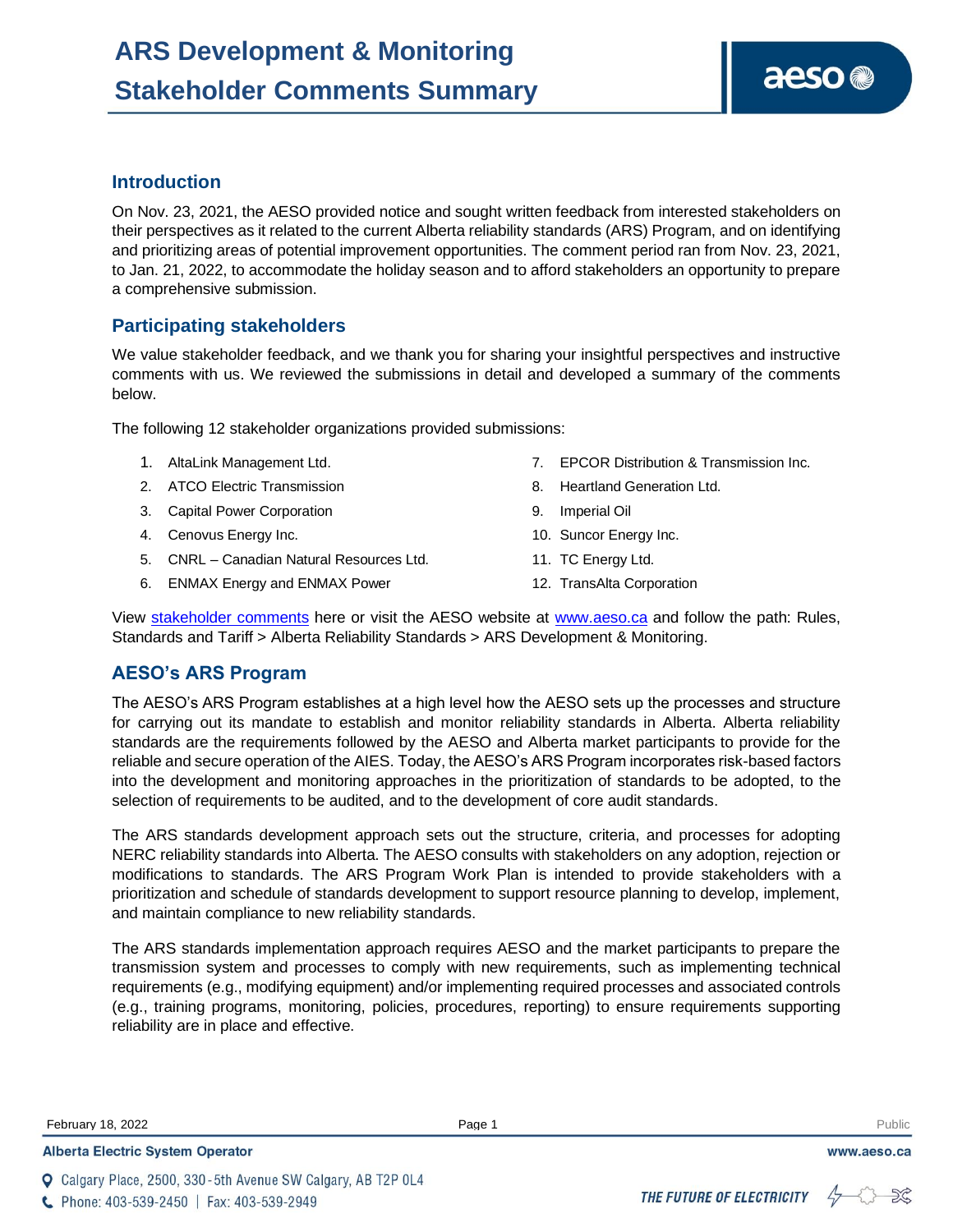

The ARS compliance monitoring program (CMP) sets out the structure, criteria, tools, and processes for monitoring compliance to ensure and improve the reliability of the transmission system. Main tools in the program include annual self-certifications and scheduled audits on a three-year cycle.

The Alberta Reliability Committee Discussion Group (ARC-DG), technical working groups, lessons learned stakeholder sessions were established to provide a forum for discussion, consultation, and collaboration to develop, implement, and maintain compliance to ARS.

## **Summary**

Stakeholders feel overburdened by the existing ARS Program, which they feel requires dedication of significant resources, incurs substantial costs, and expends great effort to participate in the development and implementation of reliability standards, and demonstrating compliance to those standards. Stakeholders desire a more efficient approach that strikes the right balance between compliance and maintaining reliability. While market participant participation in the ARS program is essential for the AESO and industry to maintain the safe, reliable, secure, and economic operation of the AIES, we recognize there are opportunities to reduce the administrative and regulatory burden and improve efficiency in achieving this goal.

The following categories of themes resonated from the stakeholder comments and will be considered in our objectives to improve efficiency and lessen administrative and regulatory burden through this initiative.

### *Embed a more comprehensive risk-based approach – reliability, risk and prioritization*

- ⚫ Stakeholders strongly support a risk-based approach to the development and monitoring of reliability standards, with suggestions that consider a number of risk elements, with reliability being the primary factor. Many stakeholders support the NERC-based model for both development and monitoring of standards as they feel it is more efficient, offering advantages of tailoring audit programs to individual stakeholders based on risk elements, including inherent risk profiles, compliance history, internal compliance program ratings, and facility risk to reliability. Stakeholders suggest such tailoring could result in reduced frequency of scheduled audits, more focused and reduced audit scopes, and other flexible program elements.
- ⚫ Some stakeholders describe the one-size-fits-all ARS Program increases the regulatory burden for smaller facilities that do not significantly impact overall reliability by having the same standards and requirements applicable to them. Suggestions that this regulatory burden could be reduced by implementing a more risk-based approach, as a risk-based approach varies the degree of testing depending upon the risk to reliability.
- ⚫ Stakeholders suggest embedding a more structured and comprehensive consideration of risk factors to provide a more reliable and consistent basis for decisions related to development and monitoring programs. Stakeholders suggest risk-based assessments could be used to determine whether a standard is applicable to a market participant, support reductions in audit scope, and determine the number of audits needed.
- Stakeholders recommend the risk-based approach may lead to more efficient compliance programs that incorporate increased flexibility such as having variable audit cycles (variable cycles of up to six years replacing current three-year fixed cycles) and audit scopes based on standards with higher reliability risk and resiliency (in place of a set of core standards and requirements).

#### *Leverage and increase alignment to NERC – approach, definitions, standards*

⚫ Stakeholders suggest the standards development process needs to better align with and synchronize to the timing of NERC's versions of effective reliability standards, in particular with the Critical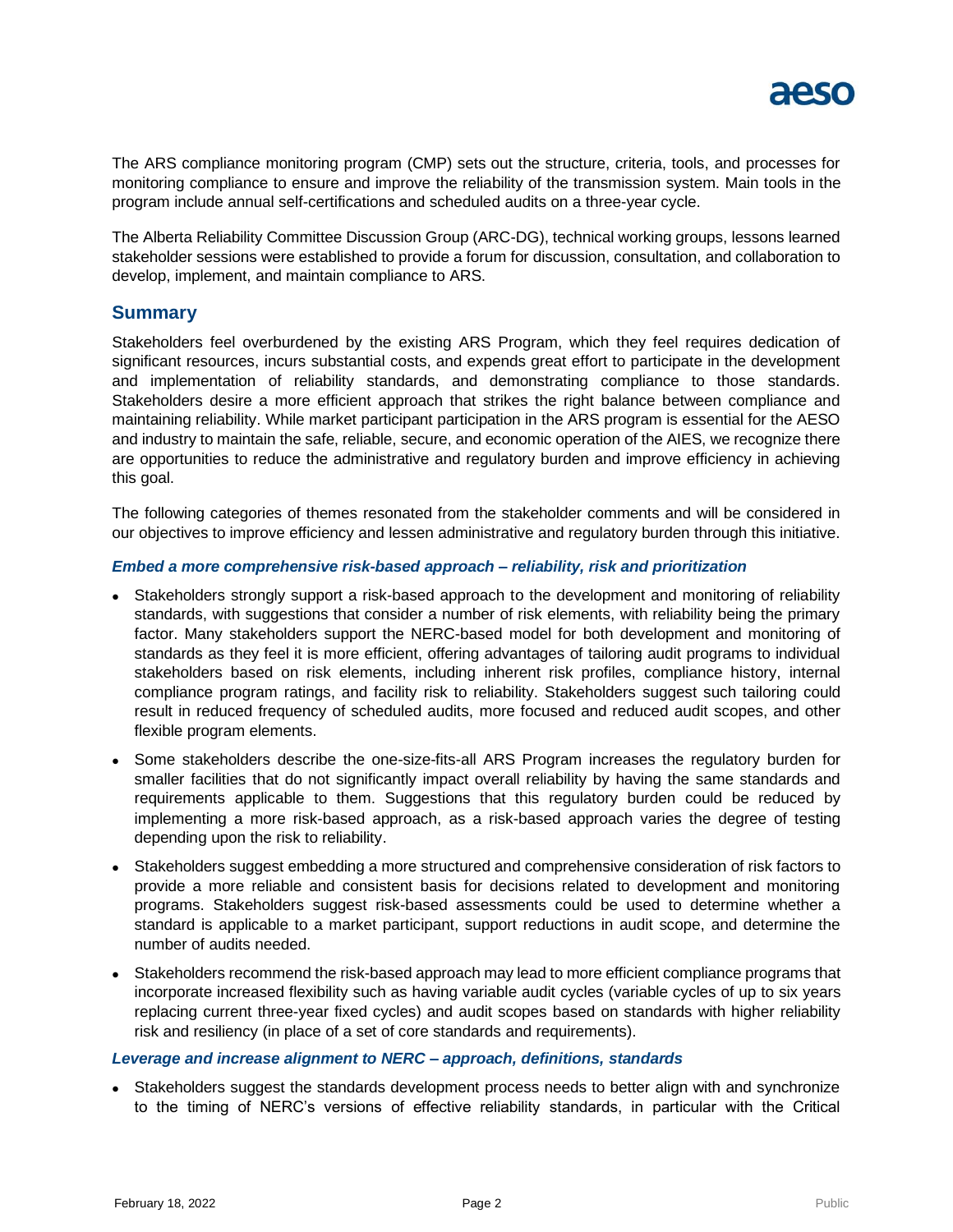

Infrastructure Protection (CIP) standards. Stakeholders recommend the criteria and rationale for prioritization of standards development, and an analysis of the benefits and risks to the reliability of the AIES should be part of the approach.

- ⚫ Stakeholders note that the standards development process is overly complex and inefficient, lacks transparency, and does not allow sufficient time for appropriate consultation. Stakeholders are seeking rationale or explanations on the AESO's approach to adopting and retiring standards, suggesting having a business case analysis and reasons for deviating from NERC standards, definitions, and terminology. The deviations create additional burdens and costs for stakeholders operating in both NERC and Alberta as they are required to maintain compliance programs for different sets of standards. Many stakeholders questioned the benefits to grid reliability of the AESO's approach.
- ⚫ Stakeholders see that the current approach of adopting NERC reliability standards at a different pace than NERC creates unnecessary burden, inefficiency, and complexity with little benefit. The lack of synchronization between Alberta and NERC versions creates confusion in the use of NERC guidance material, redundant expenditure of resources to create and maintain an Alberta set of reliability standards, and increased reliability and security risk due to being multiple versions behind of NERC versions. In particular, stakeholders see the need for AESO to focus on bringing the CIP standards to the NERC versions to take advantage of security improvements and administrative efficiencies in the newest versions.
- ⚫ Some stakeholders indicate the bulk electric system (BES) definition in effect in Alberta increases the regulatory burden for smaller facilities rather than if there was alignment with the NERC definition. Stakeholders have suggested that the compliance program should incorporate risk-based factors to focus on requirements with higher reliability risk.

### *Enhance supporting information and guidance materials*

- ⚫ Stakeholders indicate that while there is information available in the standard, information documents, assessment worksheets, NERC guidance, etc., market participants perceive that the information is not sufficiently clear or always timely resulting in implementations that may not meet requirements, interpretations that lead to contraventions, and collection of evidence that does not meet compliance expectations.
- ⚫ Stakeholders note confusion and lack of clarity around guidance materials and expectations for compliance as key areas for improvement. They shared examples such as (i) not clear whether they can use the NERC guidance as unsure if the NERC guidance, based on new versions, is applicable to the Alberta version; (ii) audits do not seem to be based on pre-established interpretation of standards; and (iii) market participants and auditors are not on the same page regarding compliance expectations. Some stakeholders specified the confusion and lack of clarity of standards and expectations is especially pronounced for the CIP standards.
- ⚫ Stakeholders suggest the need for improved comprehensive guidance information (clear, preestablished and timely) to support a common understanding of the requirements and expectations, and reduce interpretations which lead to inefficient implementation, contraventions, and administrative burden. Specific improvement suggestions include (i) more specific and clear measures in the Authoritative Documents (ADs), (ii) include examples and formats in evidence expectations and reliability standard audit worksheets (RSAWs), (iii) provide clarity on which versions of NERC guidance applies, and (iv) look at adopting NERC White Papers and learnings into ARS process and restructuring support information to align with technical documents and templates used in the Mid-West Reliability Organization (MRO).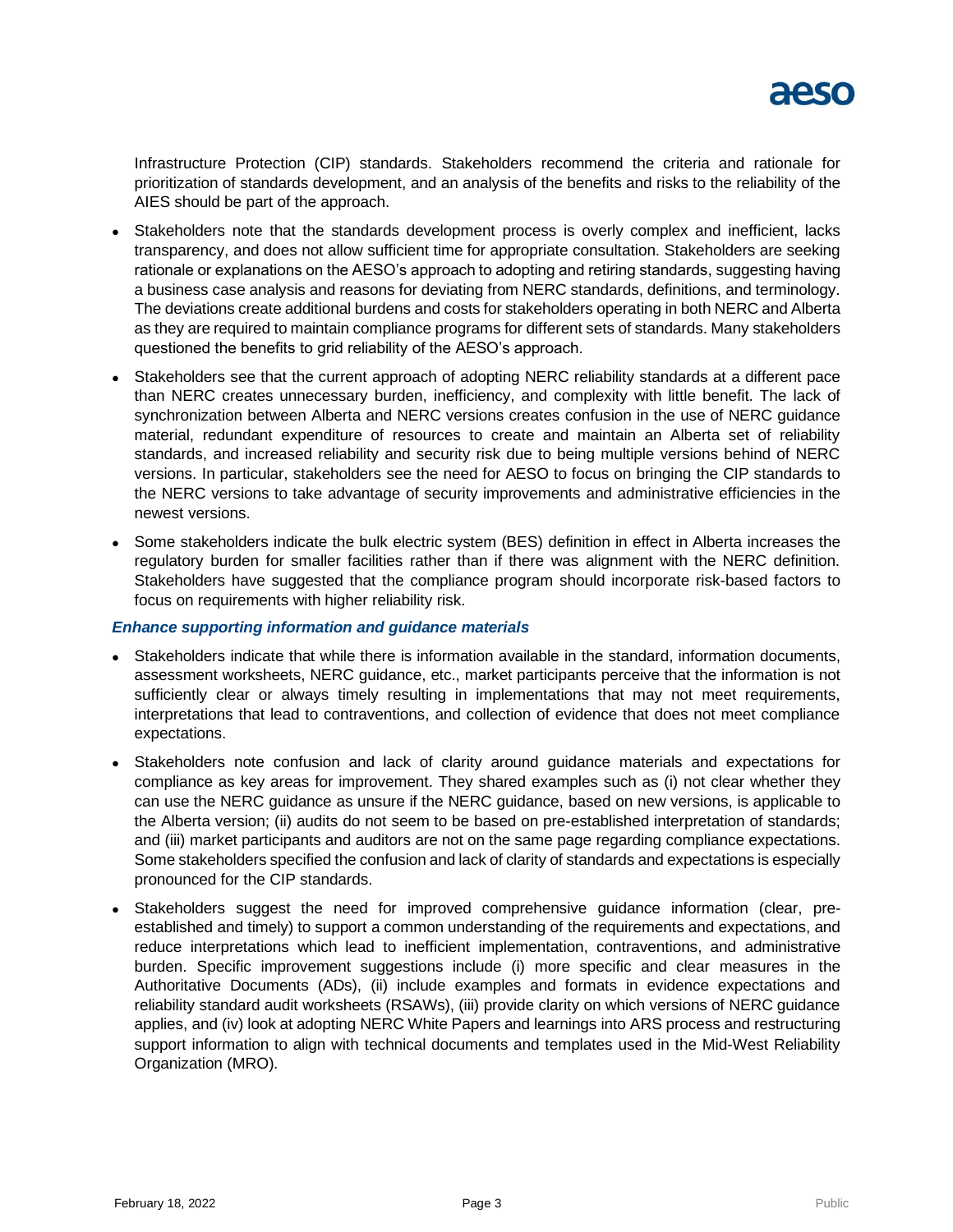⚫ Stakeholders request compliance expectations and guidance materials to be included in the scope of consultation discussions for new standards being planned for adoption.

## *Increase opportunities for stakeholder engagement and discussion*

- ⚫ Stakeholders would welcome the resumption of the Alberta Reliability Committee Discussion Group (ARC-DG) and technical working groups in the development of standards with representation from AESO's development team, compliance team, and the Market Surveillance Administrator (MSA). Stakeholders believe these forums provide two-way dialogue and support enhanced opportunities for stakeholders to discuss and ask questions in the development phase of standards, acquire better understanding of technical requirements and compliance expectations, intent of information request (IRs), lessons learned, and improve coordination in compliance and enforcement.
- ⚫ Stakeholders recommend increasing opportunities for broad industry engagement with AESO development and compliance monitoring groups, MSA, and stakeholders to enhance two-way discussions as they stated it is necessary during ARS development activities to achieve clarity and understanding of requirements and expectations, leading to less industry burden.

### *Improve the ARS Program Work Plan*

- ⚫ Several stakeholders commented that the ARS work plan does not provide sufficient outlook for multiyear budgetary planning including input to the General Tariff Application cycle. In addition, several stakeholders commented that the schedule and timing of the development and implementation of standards is inconsistent, changes without warning and lacks transparency, which also makes it difficult to budget and forecast resource needs. Stakeholders would like to see a transparent rationale for the development prioritization in the standards development workplan.
- Stakeholders recommend the ARS program workplan should provide firm target dates and establish prioritization criteria for ARS adoption that supports stakeholders and creates certainty for them to allow for more effective preparation and planning to resource and budget accordingly.

### *Enhance compliance monitoring program and processes*

- ⚫ Stakeholders support changes to the compliance monitoring approach to incorporate risk-based factors into the program to focus on requirements with higher reliability risk.
- Stakeholders recommend improvements to the compliance program that facilitate efficiency and suggest more preparation time, flexibility in the information request process, faster response times for audits to be completed, and incorporation of more efficient tools to address administrative contraventions (e.g. NERC's Compliance Exception (CE) and Find, Fix, Track (FFT) tools).
- ⚫ A recommendation that requirements that do not translate to greater reliability benefits should be removed from audit scope as stakeholders feel that conducting work that does not translate into significantly increased reliability of the AIES is an unnecessary administrative burden of the ARS Program. Stakeholders saw an opportunity to gain greater value and efficiency by removal of these requirements from the audit scope thus allowing the AESO and market participants to focus on the most impactful reliability requirements more narrowly.
- ⚫ Stakeholders see value in the AESO providing specific recommendations in audit findings to help in the development of the mitigation plans. Additionally, stakeholders see a role for the AESO in assessing the adequacy of mitigation plans. Today, reviewing and accepting mitigation plans is a process overseen by the MSA and subsequently checked in audits conducted by the AESO.